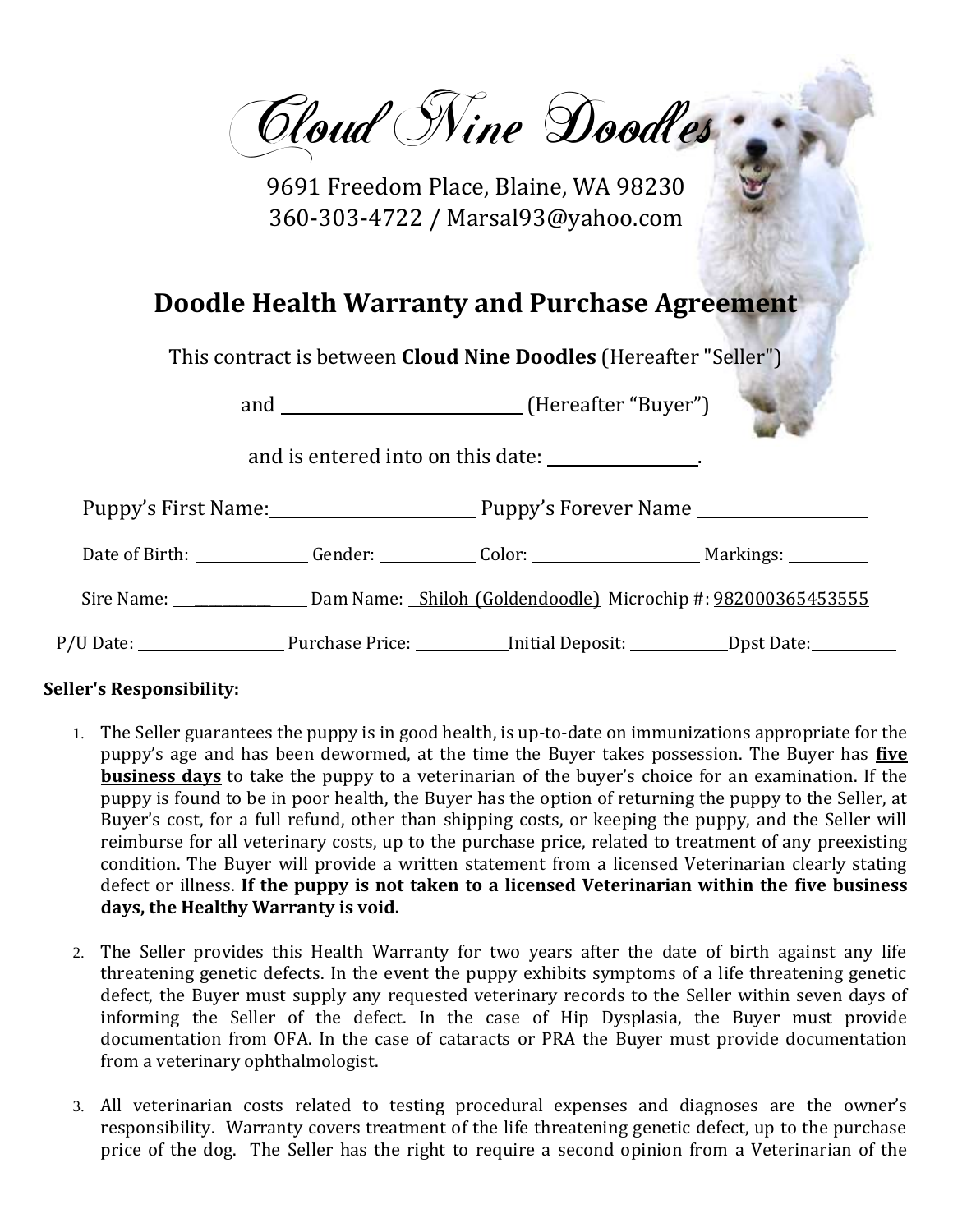Cloud Nine Doodles

seller's choice at the Seller's expense. If the puppy is euthanized or in any way disposed of, without a second opinion from the Seller's Veterinarian, the Buyer waives all rights to a replacement puppy or any financial payment as compensation.

- 4. This warranty does not include Viral Illnesses, Infections, Improper Bites, Entropion, Distichiasis, Hernias, Hypoglycemia, Guardia or Coccidiosis, Cancers, Allergies, Mild Skin Conditions, Diabetes, Grade 1 or 2 Heart Murmurs or an occasional seizure. It also does not include any illness due to the ingestion of foreign objects, food, chemicals, medication, or physical injury. It does not cover a parasite infestation (Fleas, Ticks, or Worms) due to Human Neglect. The life threatening genetic defects warranty does not cover temperament of the dog.
- 5. If it is determined the puppy does have a life threatening genetic defect, deadly form of cancer or any illness that would cause the dog's life to be shortened under the age of three, and is identified within two years of birth, the Seller will determine whether the Buyer can either receive a replacement puppy from the next available litter or reimbursement, up to the purchase price of the puppy, of all veterinary treatment costs related to the illness. All veterinarian costs related to testing procedural expenses and diagnoses are the owner's responsibility. Warranty covers treatment of the life threatening genetic defect, up to the purchases price of the dog. Shipping fees will not be refunded, and if it becomes necessary to ship a replacement puppy, those fees are to be paid by the Buyer.
- 6. If the puppy should die from a life threatening genetic defect within the 24 months of its date of birth, an autopsy must be performed at the Buyer's expense, by a licensed Veterinarian acceptable to the Seller's own Veterinarian. If the autopsy shows a genetic defect as the reason of the death, the Seller will provide another puppy of equal value to the Buyer. A written statement from the Veterinarian must be provided. This warranty is void in the event of an indeterminable or inconclusive diagnosis.
- 7. No warranties or guarantees, expressed or implied, are made under this contract except as stated.
- 8. This warranty is non-transferable.

## **Buyer's Responsibility:**

- 1. The Buyer agrees to pay the Seller a total sum of \_\_\_\_\_\_\_\_\_\_\_\_\_\_\_\_\_\_\_\_\_\_\_when the puppy is six weeks of age. This fee does not include shipping, if shipping is required.
- 2. The Buyer bears all costs relating to the sale of the above animal, including transportation. The risk of loss or injury to the above animal is on the Buyer at all times after the dog leaves the care of the Seller. The shipping cost will include a new crate, transportation to the airport, airline ticket, and health certificate. Cost will be determined before remainder of puppy price is due. Shipping cost must be included with final payment for puppy.
- 3. The Buyer agrees that the puppy will be housed indoors.
- 4. The Buyer agrees to feed their puppy only a premium quality food.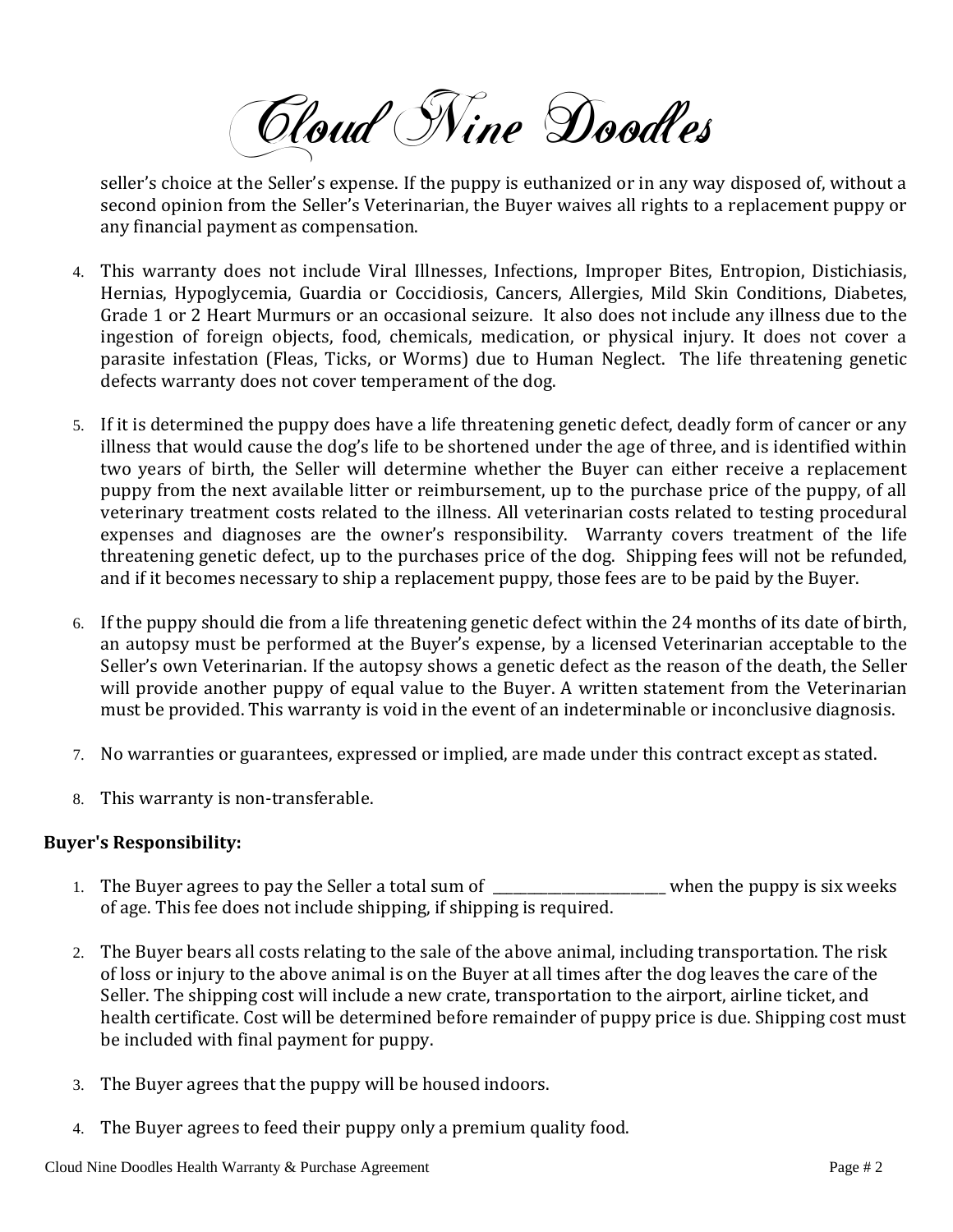Cloud Nine Doodles

- 5. The Buyer agrees to keep their puppy at a healthy weight.
- 6. The Buyer agrees to make and keep annual veterinary appointments for their puppy, keep all immunizations current according to the guidelines of the Canadian Veterinary Medical Association or the American Veterinary Medical Association, or use titer testing to measure the existence and levels of antibodies to disease in blood, and properly administer heartworm preventative medication.
- 7. The Buyer has been provided with information regarding the potential risks of vaccinations:
	- a. Health Issues that are the result of vaccinations including, but not limited to, sarcomas, tumors, autoimmune disorders, Thyroid diseases, allergies and seizures, and occur after an administered vaccine will not be covered under the life threatening genetic defect portion of this warranty.
	- b. Buyer agrees not to allow a vaccine if their puppy's system is under duress from other physical health issues including, but not limited to parasites of the intestinal system, injury or illness.
	- c. Buyer agrees not to have the rabies vaccine administered at the same time as any other vaccine, but to allow a minimum of one week from the last vaccine date before having a rabies vaccine administered to their puppy.
- 8. The Buyer understands that all puppies exhibit certain undesirable behaviors (nipping, chewing, biting, barking, peeing in the house, jumping, etc). Buyer is responsible for appropriate training of Dog to correctly teach acceptable behaviors and is responsible for proper socialization of their puppy.
	- a. The Buyer agrees to provide obedience training to their puppy no later than 16 weeks of age and continue with training as long as necessary to establish a solid foundation for a well socialized puppy. Training is recommended through professional trainers.
	- b. Should Buyer not be successful at obedience training or training of negative behaviors independently, Buyer agrees to seek professional help from a certified trainer should it become necessary.
	- c. Behaviors that develop due to lack of proper training and socialization are not the Seller's responsibility. Seller does not claim to be an animal behaviorist or a professional trainer and recommends seeking professional help when training questions arise.
	- d. The Buyer acknowledges that the temperament of the puppy is not covered under the life threatening genetic defect warranty.
- 9. If the Dog exhibits inappropriate aggressive behavior that is not correctable by professional intervention by the age of 12 months, Seller agrees to assist in rehoming the dog.
	- a. Seller will either keep the rehoming fee and replace the dog to the Buyer, or provide any fee recouped by the rehome fee to the Buyer and not replace the dog to the Buyer.
	- b. Professional documentation must be received from a certified behaviorist stating the nature of the Dog's behavior and the attempted behavior modification utilized before a replacement puppy will be provided. If trainers indicate that issues are the result of improper